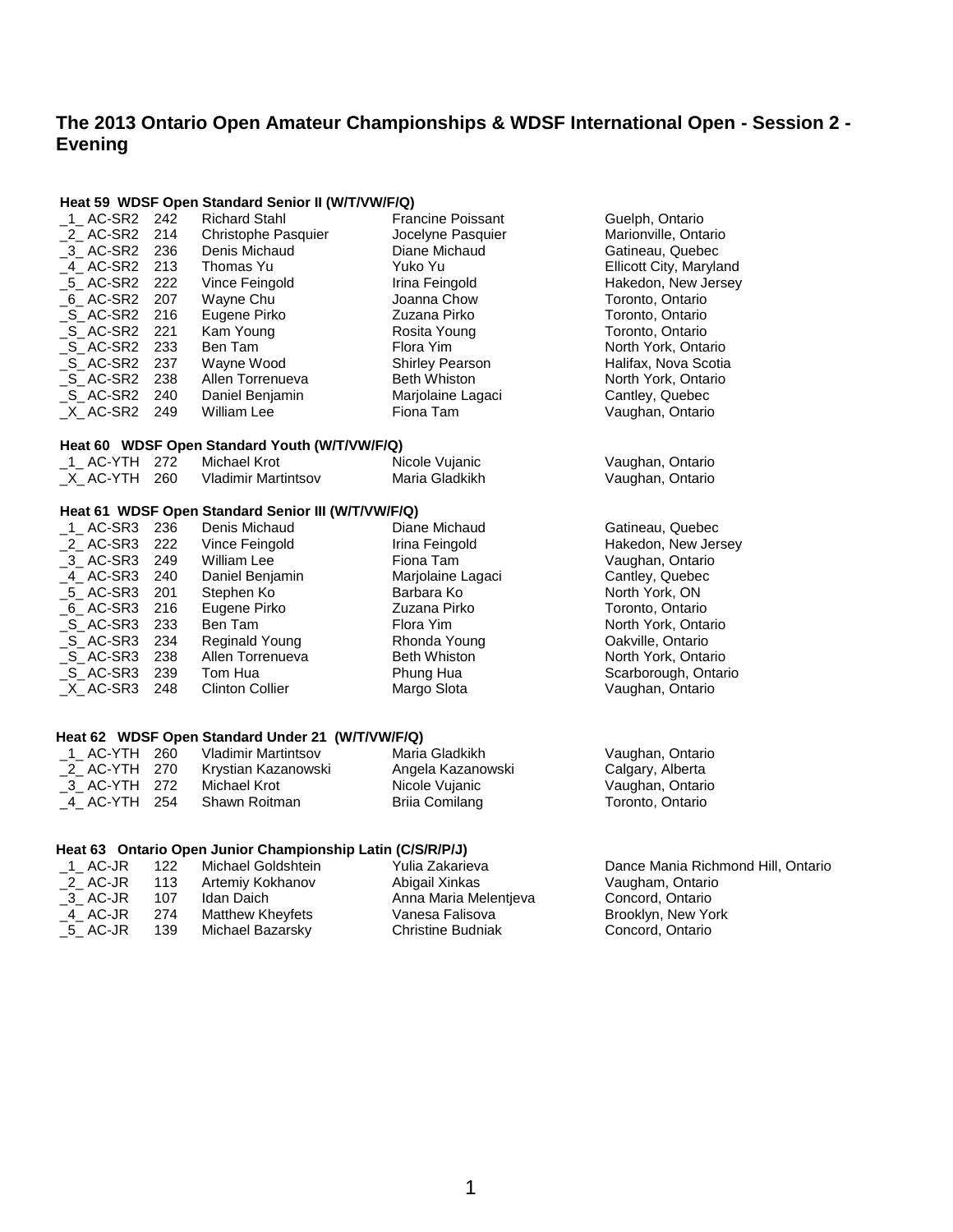## **The 2013 Ontario Open Amateur Championships & WDSF International Open - Session 2 - Evening**

\_1\_ AC-SR1 205 Horace Hu Agnes Yuan Scarborough, Ontario

**Heat 64 WDSF Open Standard Senior I (W/T/VW/F/Q)**

| _2_ AC-SR1                          | 242 | <b>Richard Stahl</b>                                           | <b>Francine Poissant</b> | Guelph, Ontario                    |
|-------------------------------------|-----|----------------------------------------------------------------|--------------------------|------------------------------------|
| $-3$ AC-SR1                         | 235 | Jean-Francois Rousseau                                         | Nathalie Ladouceur       | Ste-Marthe-sur-le-Lac, Quebec      |
| $-4$ AC-SR1                         | 207 | Wayne Chu                                                      | Joanna Chow              | Toronto, Ontario                   |
| $-5$ AC-SR1                         | 237 | Wayne Wood                                                     | <b>Shirley Pearson</b>   | Halifax, Nova Scotia               |
| $X$ <sub>_</sub> AC-SR1             | 213 | Thomas Yu                                                      | Yuko Yu                  | Ellicott City, Maryland            |
| $X$ AC-SR1                          | 248 | <b>Clinton Collier</b>                                         | Margo Slota              | Vaughan, Ontario                   |
|                                     |     | Heat 65 WDSF International Open Standard Adult (W/T/VW/F/Q)    |                          |                                    |
| $-1$ AC-AD                          | 257 | Anton Belyayev                                                 | Antoaneta Popova         | Toronto, Ontario                   |
| $2$ AC-AD                           | 261 | Patrick Rucinski                                               | Ella Nusenbaum           | Mississauga, Ontario               |
| $-3$ AC-AD                          | 262 | Daniel Studenny                                                | Sarah-Maude Thibaudeau   | Vaughan, Ontario                   |
| $-4$ AC-AD                          | 243 | Philippe Berne                                                 | Flore Merlier            | Quilly, France                     |
| $X$ AC-AD                           | 256 | Alon Gilin                                                     | Anastasia Trutneva       | Toronto, Ontario                   |
| $X$ AC-AD                           | 263 | <b>Brenton Mitchell</b>                                        | Julie Poirier            | Halifax, Nova Scotia               |
| $X$ <sub><math>-</math></sub> AC-AD | 270 | Krystian Kazanowski                                            | Angela Kazanowski        | Calgary, Alberta                   |
|                                     |     |                                                                |                          |                                    |
|                                     |     | Heat 66 WDSF Open Latin Senior II (C/S/R/P/J)                  |                          |                                    |
| 1_AC-SR2 214                        |     | Christophe Pasquier                                            | Jocelyne Pasquier        | Marionville, Ontario               |
| _2_ AC-SR2 240                      |     | Daniel Benjamin                                                | Marjolaine Lagaci        | Cantley, Quebec                    |
| _3_ AC-SR2 211                      |     | Sunny So                                                       | Jessie Du                | Thornhill, Ontario                 |
| _4_AC-SR2 232                       |     | Gary Newbury                                                   | <b>Annette Hurst</b>     | England,                           |
| $X$ AC-SR2 242                      |     | <b>Richard Stahl</b>                                           | <b>Francine Poissant</b> | Guelph, Ontario                    |
| $X$ AC-SR2 248                      |     | <b>Clinton Collier</b>                                         | Margo Slota              | Vaughan, Ontario                   |
|                                     |     | Heat 67 WDSF Open Latin Under 21 (C/S/R/P/J)                   |                          |                                    |
| $1$ <sub>_</sub> AC-YTH 254         |     | Shawn Roitman                                                  | <b>Briia Comilang</b>    | Toronto, Ontario                   |
| 2 AC-YTH                            | 265 | Jacob Korenev                                                  | Dayana Nikon             | Dance Mania Richmond Hill, Ontario |
| _3_ AC-YTH 272                      |     | Michael Krot                                                   | Nicole Vujanic           | Vaughan, Ontario                   |
|                                     |     | Heat 68 Ontario Open Junior Championship Standard (W/T/VW/F/Q) |                          |                                    |
| $1$ AC-JR                           | 113 | Artemiy Kokhanov                                               | Abigail Xinkas           | Vaugham, Ontario                   |
| $2$ AC-JR                           | 122 | Michael Goldshtein                                             | Yulia Zakarieva          | Dance Mania Richmond Hill, Ontario |
| $-3$ AC-JR                          | 107 | Idan Daich                                                     | Anna Maria Melentjeva    | Concord, Ontario                   |
| $-4$ AC-JR                          | 109 | <b>Brian Emmanuels</b>                                         | Diana Podosyan           | Concord, Ontario                   |
|                                     |     | Heat 69 WDSF Open Latin Senior I (C/S/R/P/J)                   |                          |                                    |
| $_1$ AC-SR1                         | 217 | Marc Becker                                                    | Nicole Giersbeck         | Germany                            |
| 2 AC-SR1                            | 214 | Christophe Pasquier                                            | Jocelyne Pasquier        | Marionville, Ontario               |
| $-3$ AC-SR1                         | 235 | Jean-Francois Rousseau                                         | Nathalie Ladouceur       | Ste-Marthe-sur-le-Lac, Quebec      |
| $-4$ AC-SR1                         | 212 | Irsan Tisnabudi                                                | Cami Tisnabudi           | Houston, Texas                     |
| $-5$ AC-SR1                         | 240 | Daniel Benjamin                                                | Marjolaine Lagaci        | Cantley, Quebec                    |
| $6$ AC-SR1                          | 211 | Sunny So                                                       | Jessie Du                | Thornhill, Ontario                 |
| $Z$ AC-SR1                          | 232 | <b>Gary Newbury</b>                                            | Annette Hurst            | England,                           |
| X AC-SR1                            | 248 | <b>Clinton Collier</b>                                         | Margo Slota              | Vaughan, Ontario                   |
|                                     |     |                                                                |                          |                                    |